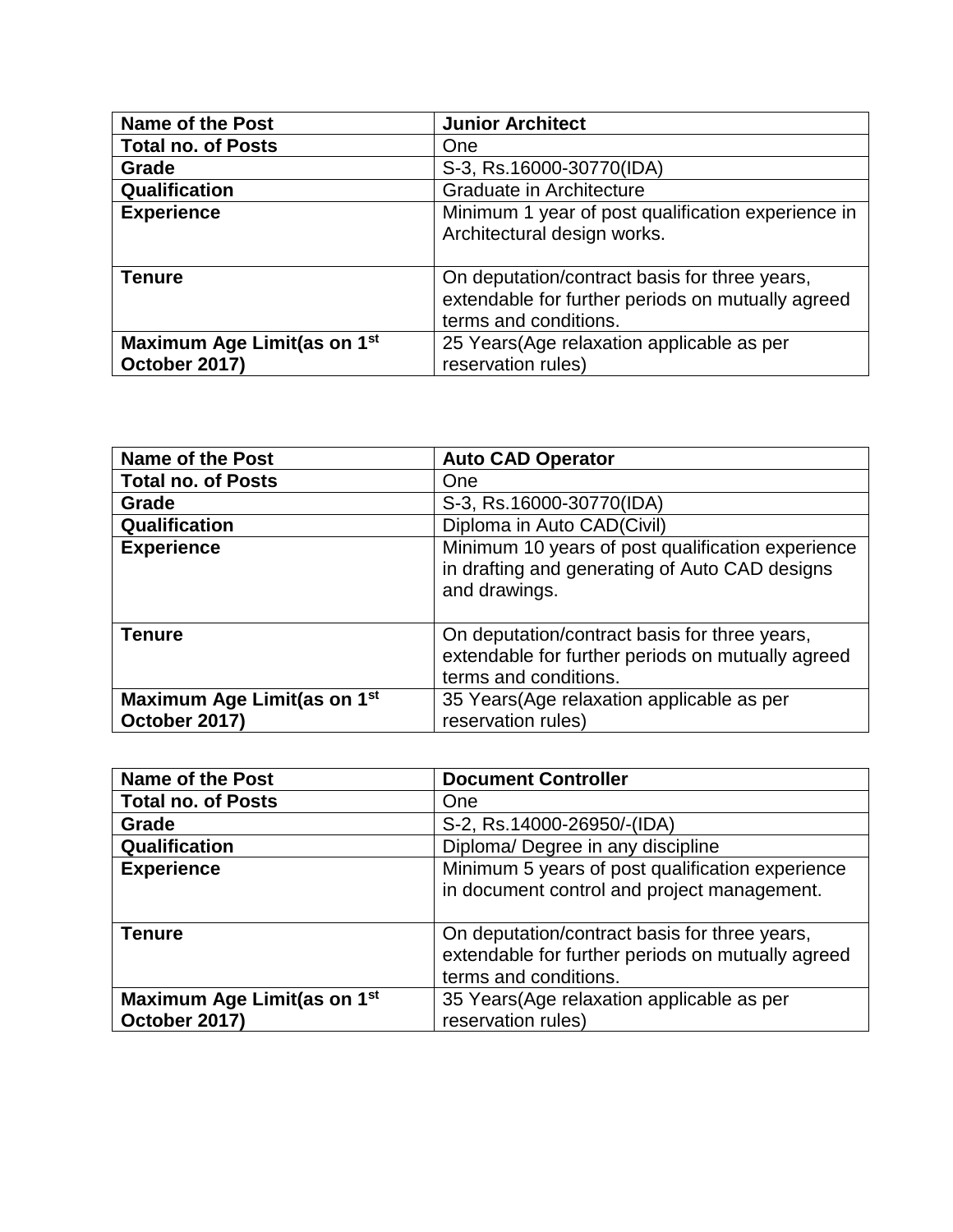| <b>Name of the Post</b>                                  | <b>Horticulturist</b>                                                                                                       |
|----------------------------------------------------------|-----------------------------------------------------------------------------------------------------------------------------|
| <b>Total no. of Posts</b>                                | One                                                                                                                         |
| Grade                                                    | S-2, Rs.14000-26950/-(IDA)                                                                                                  |
| Qualification                                            | <b>B.Sc in Agricultural Science/Horticulture</b>                                                                            |
| <b>Experience</b>                                        | Minimum 5 years of post qualification experience in<br>horticultural related work.                                          |
| <b>Tenure</b>                                            | On deputation/contract basis for three years,<br>extendable for further periods on mutually agreed<br>terms and conditions. |
| Maximum Age Limit(as on 1 <sup>st</sup><br>October 2017) | 35 Years (Age relaxation applicable as per<br>reservation rules)                                                            |

| Name of the post                                            | <b>Transport Assistant</b>                                                                             |
|-------------------------------------------------------------|--------------------------------------------------------------------------------------------------------|
| <b>Total No. of posts</b>                                   | One                                                                                                    |
| Grade                                                       | NE1, 6090-9300(IDA)                                                                                    |
| <b>Educational Qualification &amp;</b><br><b>Experience</b> | Minimum and maximum educational qualification-<br>10 <sup>th</sup> Completed.                          |
|                                                             | Should possess valid Light Motor Vehicle (LMV)<br>Driving License with Badge.                          |
|                                                             | Minimum 3 years of experience in driving vehicles<br>of Senior Executives in PSUs/ Govt.organisations. |
| Age limit (as on 1 <sup>st</sup><br>October 2017)           | Minimum 35 years and maximum 45 years (Age<br>relaxation applicable as per Reservation Rules)          |

| Name of the post                                            | <b>Transport Coordinator</b>                                                                                               |
|-------------------------------------------------------------|----------------------------------------------------------------------------------------------------------------------------|
| <b>Total No. of posts</b>                                   | One                                                                                                                        |
| Grade                                                       | NE2, 6670-11470(IDA)                                                                                                       |
| <b>Educational Qualification &amp;</b><br><b>Experience</b> | Minimum and maximum educational qualification -<br>Plus Two pass.                                                          |
|                                                             | Should possess valid Light Motor Vehicle (LMV),<br>Heavy Passenger & Goods Motor Vehicle (HPMV &<br>HGMV) Driving License. |
|                                                             | Minimum 5 years of experience in operating above<br>class of vehicles in PSUs/ Govt.organisations.                         |
| Age limit (as on 1 <sup>st</sup><br>October 2017)           | Minimum 35 years and maximum 45 years (Age<br>relaxation applicable as per Reservation Rules)                              |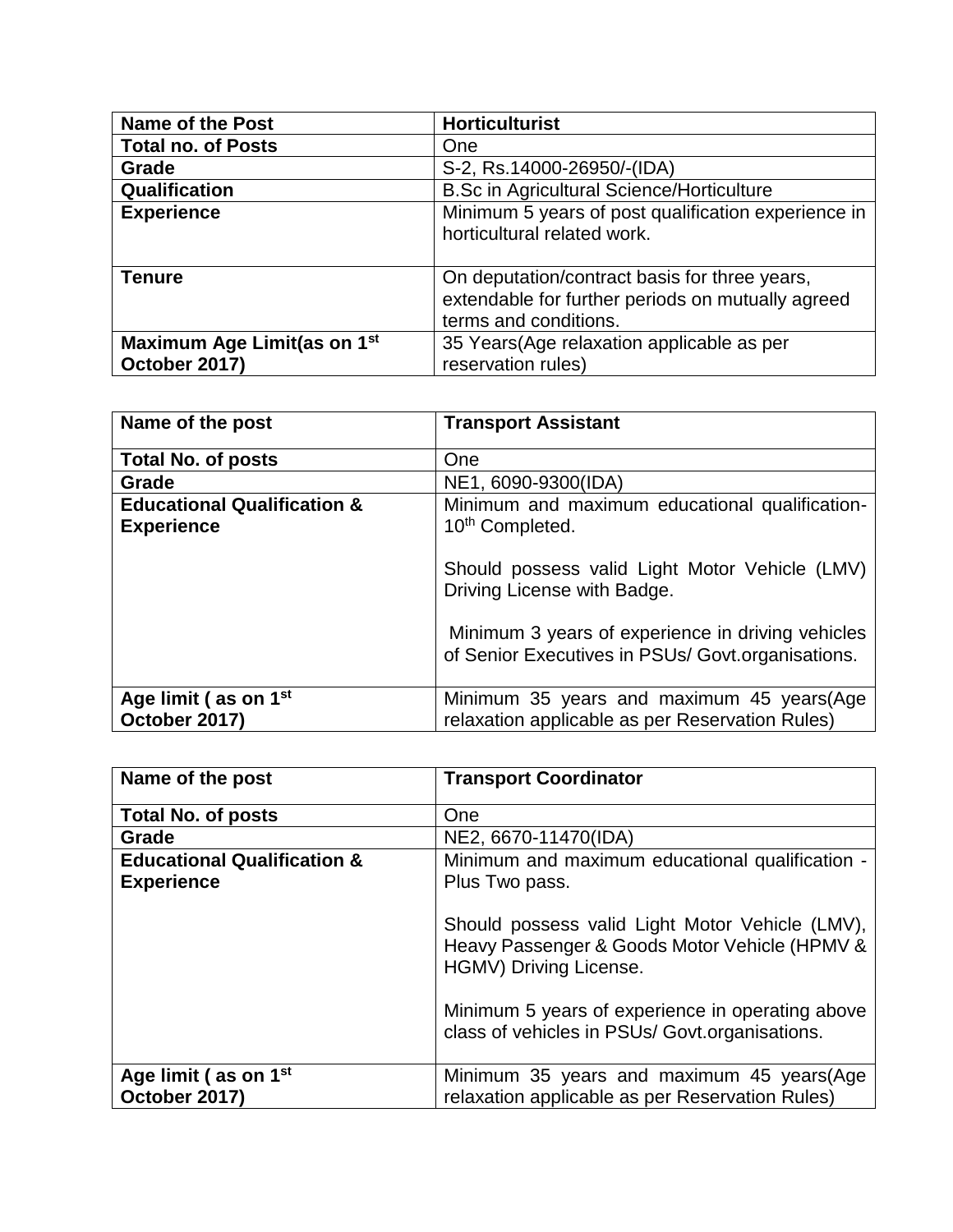| Name of the post                                            | <b>Office Maintainer</b>                                                                                                                                                                                                                                                             |
|-------------------------------------------------------------|--------------------------------------------------------------------------------------------------------------------------------------------------------------------------------------------------------------------------------------------------------------------------------------|
| <b>Total No. of posts</b>                                   | One                                                                                                                                                                                                                                                                                  |
| Grade                                                       | NE1, 6090-9300(IDA)                                                                                                                                                                                                                                                                  |
| <b>Educational Qualification &amp;</b><br><b>Experience</b> | Minimum & Maximum educational qualification -<br><b>SSLC</b> completed<br>Should possess either valid Motor Cycle or LMV<br>driving license.<br>Minimum 5 years of experience as office<br>maintenance staff attached to office of Senior<br>Executives in PSUs/ Govt.organisations. |
| Age limit (as on 1 <sup>st</sup><br>October 2017)           | Minimum 30 years and maximum 45 years<br>(Age relaxation applicable as per Reservation<br>Rules)                                                                                                                                                                                     |

| Name of the post                                       | <b>Tool Crib cum Office Attendant</b>                                                                                                                                                                                                                                                                                                                               |
|--------------------------------------------------------|---------------------------------------------------------------------------------------------------------------------------------------------------------------------------------------------------------------------------------------------------------------------------------------------------------------------------------------------------------------------|
| <b>Total No. of posts</b>                              | One                                                                                                                                                                                                                                                                                                                                                                 |
| Grade                                                  | NE1, 6090-9300(IDA)                                                                                                                                                                                                                                                                                                                                                 |
| Qualification<br>Educational<br>&<br><b>Experience</b> | Minimum & Maximum educational qualification-<br>Plus Two completed.<br>Should possess either valid Motor Cycle or LMV<br>driving license.<br>Minimum 5 years of experience<br>in in<br>procurement/stores division of a Government<br>department/Railway/Metro or office attendant<br>attached to Senior Executives in<br>PSU <sub>s</sub> /<br>Govt.organisations. |
| Age limit (as on 1st<br>October 2017)                  | Minimum 30 years and maximum 45 years<br>(Age relaxation applicable as per Reservation<br>Rules)                                                                                                                                                                                                                                                                    |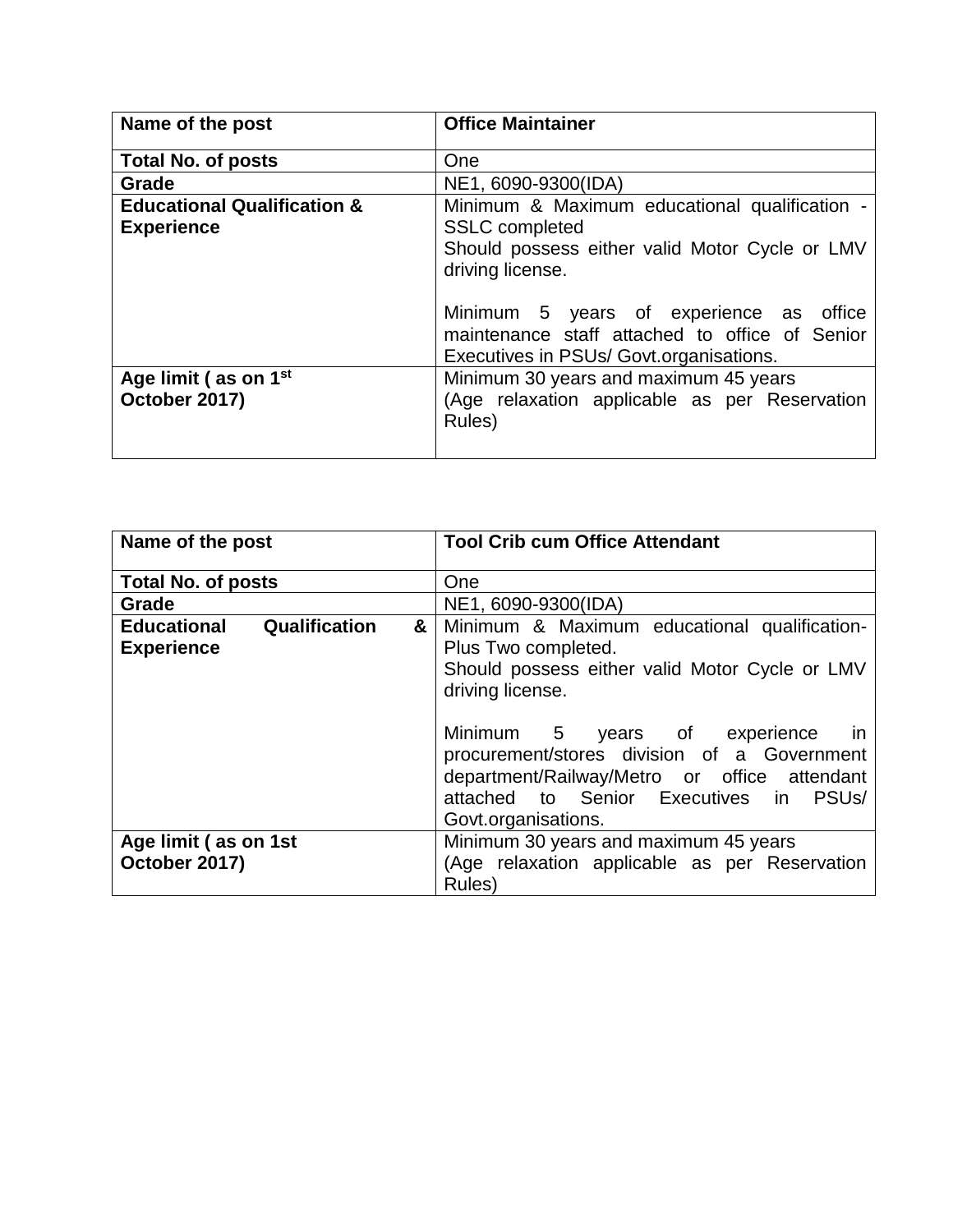| Name of the post                       | <b>Liaison Assistant</b>                      |
|----------------------------------------|-----------------------------------------------|
|                                        |                                               |
| <b>Total No. of posts</b>              | Two                                           |
| Grade                                  | NE2, 6670-11470(IDA)                          |
| <b>Educational Qualification &amp;</b> | Graduate in Commerce.                         |
| <b>Experience</b>                      | Computer proficiency and basic accounting     |
|                                        | knowledge is essential.                       |
|                                        |                                               |
|                                        | Minimum 2 years experience in government      |
|                                        | liaisoning/treasury transactions management   |
|                                        | including reconciliation/funds follow up and  |
|                                        | monitoring in a PSU/Government department in  |
|                                        | Kerala.                                       |
| Age limit (as on 1 <sup>st</sup>       | 40 years                                      |
| October 2017)                          | (Age relaxation applicable as per Reservation |
|                                        | Rules)                                        |

## **General Conditions:-**

- Experience and age criteria can be relaxed in case of otherwise exceptionally deserving candidates. Based on the credentials of the candidate, the post may be offered at the immediate lower Grade, at the sole discretion of the management.
- The number of vacancies shown above is tentative and may undergo change.
- Only shortlisted candidates will be notified for Written Test/Interview, which will be communicated through email only. KMRL reserves the right to shortlist the candidates.
- Wherever maximum qualifications are prescribed, no higher qualified candidates applications will be entertained against such vacancies.
- Applicants employed in Govt./Quasi Govt./ PSUs shall apply through proper channel, after forwarding the advance copy along with the application fee and shall produce a "No Objection Certificate" from their employer at the time of Written Test/Interview.
- Acceptance or rejection of application of the candidates will be the sole discretion of the Management. Incomplete applications are liable to be rejected.
- Applications of candidates attempting to influence or interfere with the selection process will be rejected summarily and he/she will be declared disqualified for future vacancies in KMRL.
- No TA/DA will be paid by KMRL to candidates for attending Written Test/Interview